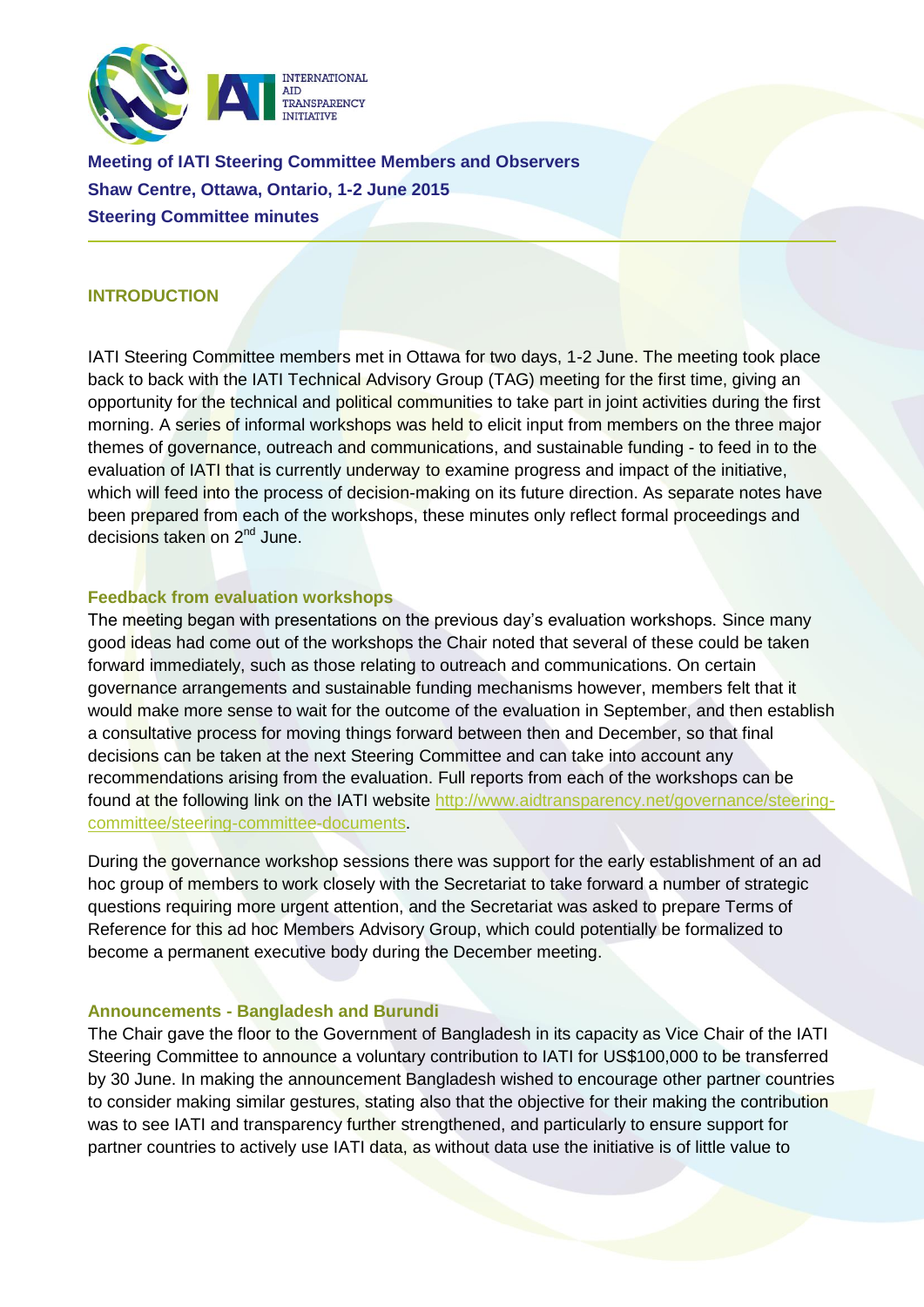partner countries. The Chair also formally welcomed Burundi's membership of IATI, with confirmation received that day.

## **Session E – Budget Identifier**

Canada and PWYF as members of the TAG Working Group on the Budget Identifier presented an update following their recent presentation to WP-STAT members. The outcome of the discussion was agreement by the WP-Stat – subject to some final analysis including additional information on the technical implications – that the proposal to include a number of additional purpose codes in the CRS on economic classifications would better align aid with partner country budget classifications. This approach can successfully map aid to country budgets, in order to create a full picture of the finances available to them. WP-STAT and the IATI technical team welcomed this outcome and agreed that the solution put forward represents the best outcome. There will be a further update on this work in the December SC meeting, after the November WP-STAT meeting.

### **Session G – Transparency Indicator**

UNDP gave an update on behalf of the GPEDC Joint Support Team including on the establishment of an Advisory Group to review the entire monitoring framework. In January, the GPEDC Steering Committee agreed to adopt a complementary approach to the transparency indicator, disaggregated across the different elements of the common standard. JST's plan is to refine the methodology and allow sufficient time for stakeholder consultation. While the Advisory Group is tasked with refining all of the indicators for endorsement by the next GPEDC Steering Committee meeting in September, the transparency indicator does not require collection of data at country level, so there is scope to allow more time for consultation on the refined methodology, with endorsement at the subsequent GPEDC Steering Committee meeting in January.

The Chair of WP-STAT and the DCD representative both emphasised during the IATI Steering Committee meeting the value of a differentiated approach in bringing out the unique contributions of both systems. IATI's Technical Lead confirmed that the IATI Secretariat would complete the initial mapping by the JST deadline of  $10<sup>th</sup>$  June, using the IATI Dashboard methodology as the basis of its contribution. Steering Committee members were encouraged to take part in the ongoing consultation on the Dashboard methodology if they wished to input into the IATI component of the methodology, although it was noted that all IATI has been asked to provide at this stage is the broad principles upon which timeliness, comprehensiveness and forward-looking should be calculated. Formal consultation on the revised indicator methodology, including proposals on presentation and disaggregation of data, will take place later in the year, organised by the JST. It was agreed that there should be a formal presentation of the revised methodology at the next IATI Steering Committee meeting in December, so that members can confirm whether they are satisfied with it before it goes to the GPEDC Steering Committee for sign-off in January 2016.

#### **Session F, Joined up data standards – reference new Paper 5**

IATIs Technical Lead introduced the paper, explaining that many different data standards face many of the same issues, for example lack of a consistent way of attributing organisational identifiers. At a meeting of data standards and initiatives in the margins of the recent Ottawa Open Data Conference, participants had agreed that there was merit in these standards bodies working together to identify common solutions to common problems. The outcome of that meeting was a loose statement of collaboration, working together in areas that affect the work IATI is already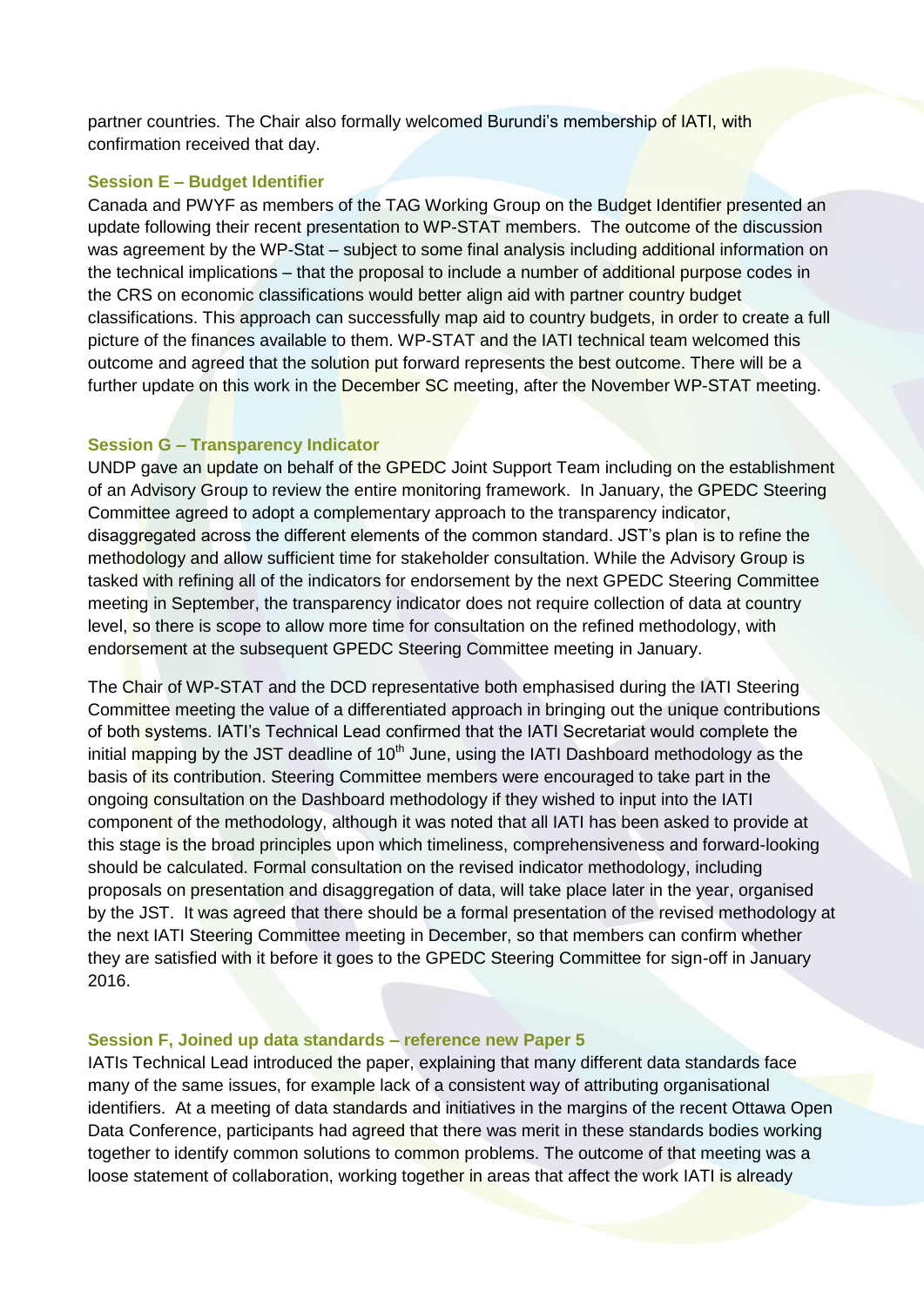doing. Others involved initially in this collaboration are Humanitarian Exchange Language, the Open contracting Data Standard and OpenCorporates.

There was support for this proposal from several members, who noted that increasing linkages and promoting interoperability with other data standards would make IATI data more usable. In response to a specific concern about the costs to IATI, Development Initiatives confirmed that it would meet the light-touch costs associated with coordination from its own budget, as a further inkind contribution to IATI. Steering Committee members agreed to the proposal that IATI should formally agree to form part of a new Joined-up Data Alliance by signing a Statement of Collaboration.

# **Session H budget and work plan**

UNDP gave a presentation on the year 3 budget and work plan in which approval was sought for a core US\$1.6m net budget (a total figure of US\$1.93 includes in-kind contributions of consortium members). Members were reminded that consortium members are cash-constrained and that prudent financial management would ensure there was no possibility of a deficit at any point.

Members of the Sub-group on budget and finance made additional comments following the presentation, highlighting a lack of adequate and timely consultation with the subgroup in the leadup to the Steering Committee meeting, and delays in circulating the documentation and lack of clarity as to which activities were funded from the core budget. The sub-group also flagged as an area of concern the fact that the core budget does not include funding for partner country representatives to attend future Steering Committee or TAG meetings. Partner countries who faced administrative barriers to the payment of membership fees asked for alternative ways of making an in-kind contribution. Issues around the need for a clear vision and strategy were raised in the context of the year 3 work plan, though members were reminded that Year 3 remains within the strategic plan approved through the process of selecting and appointing the current hosting consortium. Some members urged the Steering Committee against trying to micromanage such a small budget, and others noted the need for some flexibility between key outputs within the current work plan. The Secretariat was urged to provide more information in future on what additional activities might cost so that members might be more willing to provide voluntary contributions to cover them.

Following the recommendation of the Chair, members approved the Secretariat's proposal for the Year 3 work plan for IATI with a budget of US\$1.6m, net of in-kind contribution, for the financial year 3 (September 2015 – August 2016). The sub-group should be regularly updated on the status of implementation of the work plan and consulted about strategic decisions regarding the work plan and any income received in excess of the US\$1.6m core. Members also agreed on the importance of supporting the work of IATI through prompt payment of membership fees and voluntary contributions, as well as in-kind contributions of effort towards activities identified in the workplan whether from donor or partner country, based on their own areas of expertise and opportunity.

The Steering Committee approved the core US\$1.6m budget for Year 3 on this basis.

## **Session I outreach and communications**

PWYF introduced Paper 7 which provided an update on IATI's outreach activities and sought guidance on some specific areas for focus during the next six month period including the Third International Conference on Financing for Development in Addis Ababa in July and the post-2015